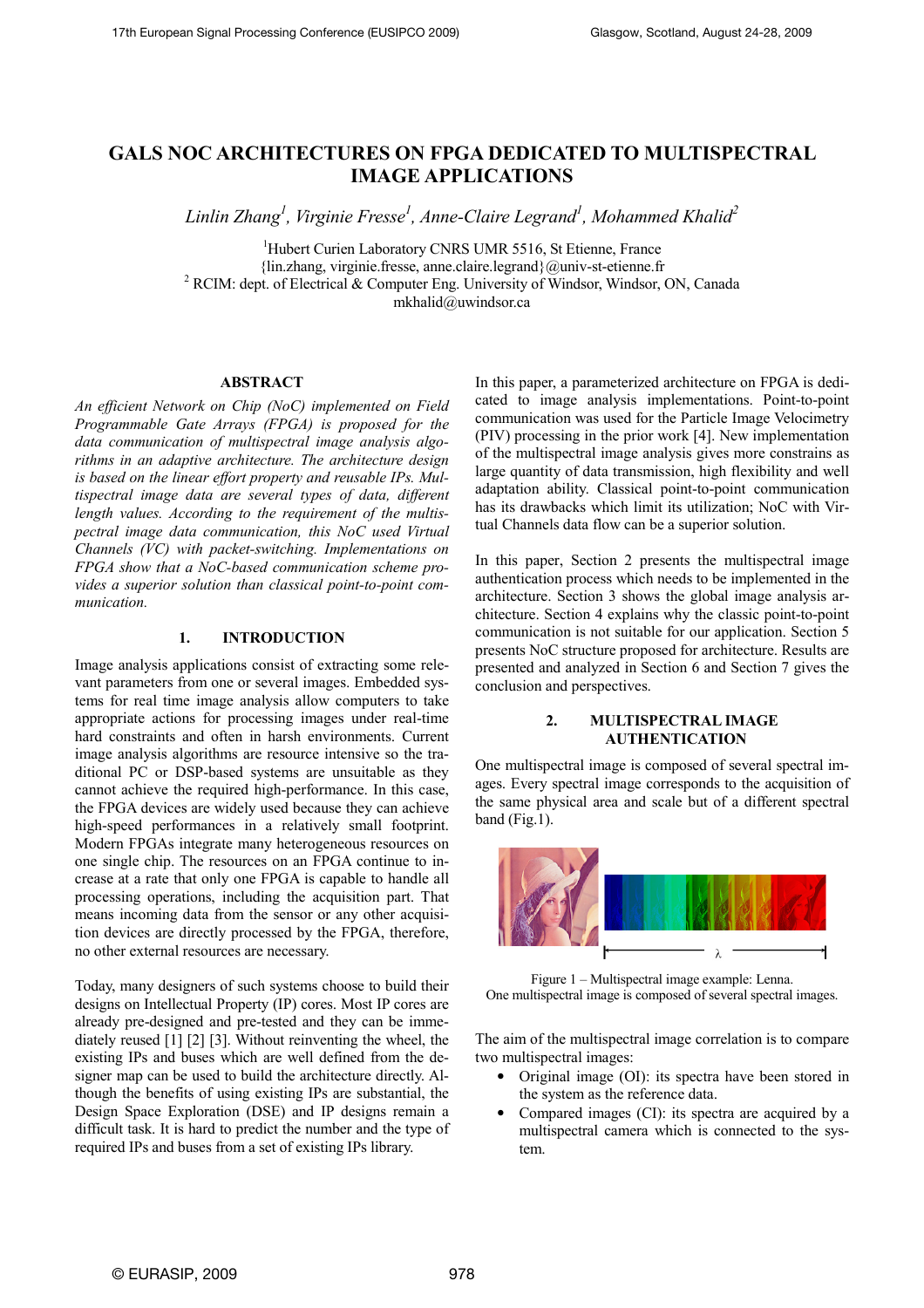

R–Result of the each step of calculation P–Precision of the each multispectral distance algorithms N–Number of the spectral band

For the art authentication process, OI is the information of the true picture, and the CI are the others "similar" pictures. With the comparison process of the authentication (Fig.2), the true picture can be found among the false ones by calculating the distance of the multispectral image data. For this process, certain algorithms require high precision operations which imply large amount of different types of data (e.g. floating-point, fixed-point, integer, BCD encoding, etc) and complex functions (e.g. square root or other nonlinear functions). Several spectral projection and distance algorithms can be used in the multispectral authentication. One analysis of these algorithms is presented in [5].These calculations are based on the spatial and spectral data which makes the memory access as a bottleneck in the communication.

This part is implemented as several processing nodes in the architecture.

### 3. IMAGE ANALYSIS ARCHITECTURE

General image analysis architectures have 4 types of operations which are realized as 4 types of nodes in the proposed architecture on FPGA:

- Control operation/node (CN): it controls the whole system. Commands are sent from CN to the other nodes in the architecture.
- Acquisition operation/node (AN): it connects the multispectral camera by using one USB connector. It is controlled by CN and sends the multispectral data to the memory.
- Storage operation/nodes (SN): it is the memory part which stores all the data for the multispectral image analysis.
- Processing operation/nodes (PN n°1 to n°N): it contains all the multispectral authentication algorithms which presented as several IP blocks in the architecture.

Because the command flow and the final result have really low bandwidth compared to the multispectral image data for the calculation, these two flows are grouped together as one result & command flow which transmits in the 4 flits of 8 bit wrapper. The topology for this communication is a "Ring" as shown in Fig.3.



Figure 3 – The proposed architecture for image analysis application. CCN – Central Coordination Node AU- Arbitration Unit

To run each node as its best frequency, Globally Asynchronous Locally Synchronous (GALS) [6] is used in this architecture. Because it can simplify global timing and synchronization problems, improve performance, reliability, and development time. The frequencies for each type of nodes in the architecture are shown in Section 6 with the other results. More details are presented in [4].

### 4. THE POINT-TO-POINT COMMUNICATION

The multispectral data used Binary-coded decimal (BCD) encoding with fixed-point floating form. Its main virtue is that it allows easy conversion to decimal digits for fast decimal calculations.

Four types of data (each type has an identical number id) which are defined by analyzing multispectral image algorithms are:

- Coef: Coefficient data which signifies the normalized values of difference color space vector. 56-bit DCB code (id "00").
- Org: Original image data which are stored in the SN. 48-bit DCB code (id "01").
- Com: Compared image data which are acquired by the multispectral camera and received from the AN. 48-bit DCB code (id "10").
- Res: Result of the authentication process. 8-bit integer. (id "11").

| Header 8 bits |                                                                                                                |  |     |    |  |            |  |  |               |  |  |               |               |  |  | [0,9][0,9][0,9][0,9][0,9][0,9][0,9] |  |          |  |  |                |           | Tail 8 bits |           |
|---------------|----------------------------------------------------------------------------------------------------------------|--|-----|----|--|------------|--|--|---------------|--|--|---------------|---------------|--|--|-------------------------------------|--|----------|--|--|----------------|-----------|-------------|-----------|
| id            |                                                                                                                |  | n   |    |  | Int lenath |  |  | $1st$ integer |  |  | $2nd$ integer |               |  |  | $1st$ floating                      |  |          |  |  | $Nth$ floating | Constants |             |           |
|               |                                                                                                                |  |     |    |  |            |  |  |               |  |  |               |               |  |  |                                     |  |          |  |  |                |           |             |           |
|               | 70                                                                                                             |  | 6.R | 66 |  | 64         |  |  |               |  |  |               |               |  |  |                                     |  |          |  |  |                |           |             |           |
|               | Original Image/Compared Image: 2 integral parts + 10 fractional parts => 12x4 = 48 bits                        |  |     |    |  |            |  |  |               |  |  |               |               |  |  |                                     |  |          |  |  |                |           |             |           |
|               | Data 48 bits [0,9][0,9].[0,9][0,9][0,9][0,9][0,9]<br>Tail 8 bits<br>Header 8 bits<br>[0,9][0,9][0,9][0,9][0,9] |  |     |    |  |            |  |  |               |  |  |               |               |  |  |                                     |  |          |  |  |                |           |             |           |
| id            |                                                                                                                |  |     |    |  | Int lenath |  |  | $1st$ integer |  |  |               | $2nd$ integer |  |  |                                     |  | floating |  |  | $Nth$ floating |           |             | Constants |

• Coefficient: 2 integral parts + 12 fractional parts => 14x4=56 bits Data 56 bits (0.9)[0.9] [0.9][0.9][0.9][0.9][0.9][0.9]

| Header 8 bits                               |                  |                       |    |                                            |    |    |    |                | [0,9][0,9][0,9][0,9][0,9] |  |                |  |  |  |  |  |           |  |  |    |  |    | Tail 8 bits |  |  |  |  |
|---------------------------------------------|------------------|-----------------------|----|--------------------------------------------|----|----|----|----------------|---------------------------|--|----------------|--|--|--|--|--|-----------|--|--|----|--|----|-------------|--|--|--|--|
|                                             | Int length<br>id |                       |    | $2nd$ integer<br>$1st$ floating<br>integer |    |    |    |                |                           |  | $Nth$ floating |  |  |  |  |  | Constants |  |  |    |  |    |             |  |  |  |  |
|                                             |                  |                       |    |                                            |    |    |    |                |                           |  |                |  |  |  |  |  |           |  |  |    |  |    |             |  |  |  |  |
| 63                                          | 62               | 61                    | 60 | 59                                         | 58 | 57 | 56 |                |                           |  |                |  |  |  |  |  |           |  |  | 12 |  | 10 |             |  |  |  |  |
| $\bullet$                                   |                  | <b>Result: 8 bits</b> |    |                                            |    |    |    |                |                           |  |                |  |  |  |  |  |           |  |  |    |  |    |             |  |  |  |  |
| Tail 8 bits<br>Header 8 bits<br>Data 8 bits |                  |                       |    |                                            |    |    |    |                |                           |  |                |  |  |  |  |  |           |  |  |    |  |    |             |  |  |  |  |
| Int lenath<br>id<br>Result encoding<br>ip   |                  |                       |    |                                            |    |    |    | Constants (FF) |                           |  |                |  |  |  |  |  |           |  |  |    |  |    |             |  |  |  |  |

Figure 4 – Data forms for each defined type of data.

For the classical point-to-point communication, packageswitching is used with 8-bit *header* and 8-bit *tail*. The bandwidth of the FIFOs in the communication are different corre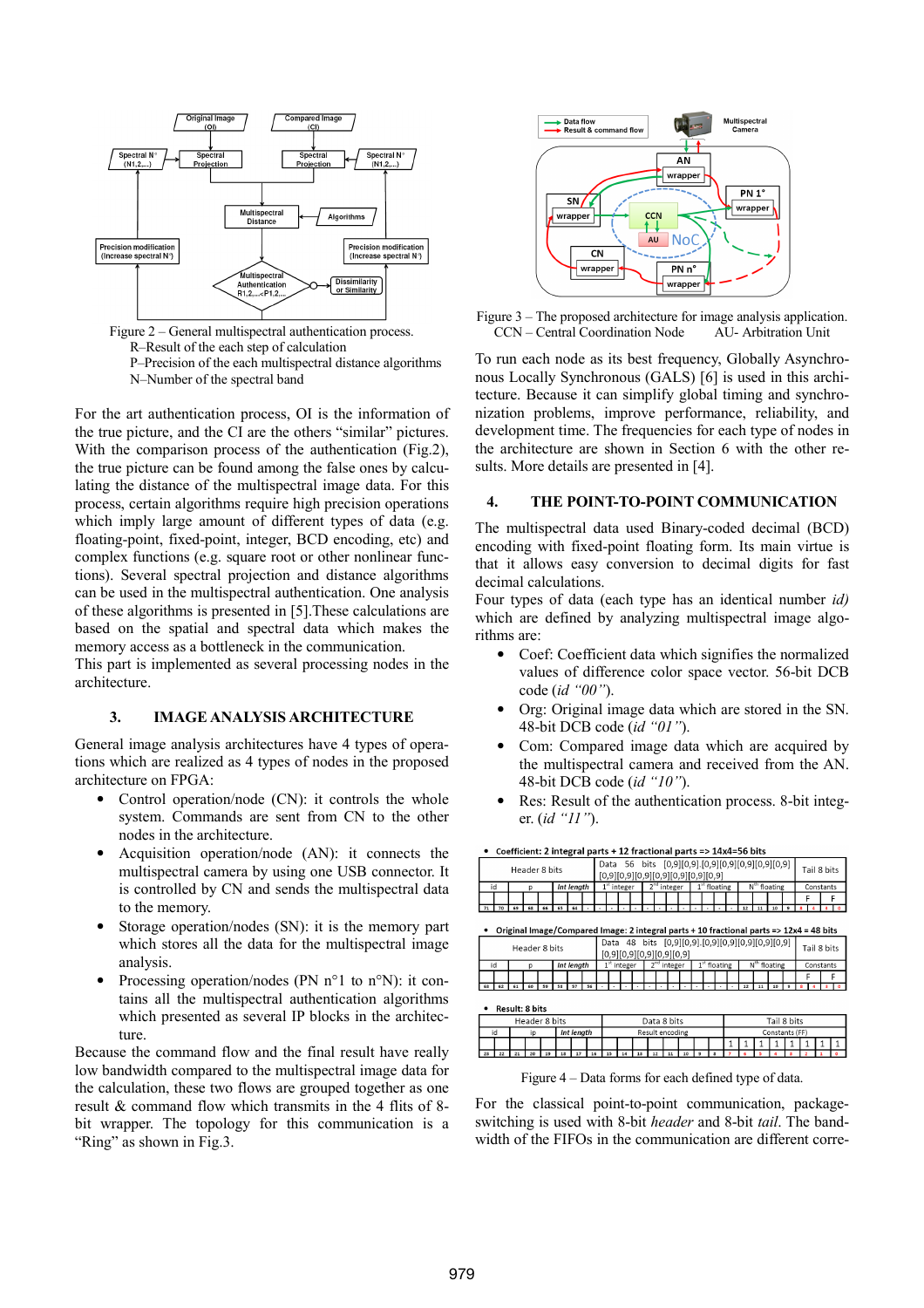spond to different length of different multispectral data. The detail of the data form is shown in Fig.4.

The structure of the point-to-point communication is shown in Fig.5.



Figure 5 – The structure of the point-to-point communication corresponds to the multispectral image analysis.

# 5. GALS NOC ON FPGA FOR THE MULTISPECTRAL DATA

An interconnection network is characterized by its topology, routing and flow control. The topology of a network is the arrangement of nodes and channels into a graph. Routing specifies how a packet chooses a path in graph. Flow control deals with the allocation of channel and buffer resources to a packet/data as its traverses in this path. After analysis the characteristics of the multispectral data, the restrictive conditions or the requirement for the communication are:

- Four types of data at the input. Each of them has a different length. The formats of the data must be parameterized in order to make the NoC widely applicable.
- Several PNs as several output nodes. The number of PN must be parameterized according to the application.
- Frequencies of the moduels are not the same. GALS has to be used to adapt the architecture and to improve resource usage.
- For different algorithms, different multispectral data are needed during the calculation, which means different data need to be sent to the same PN at the same time.
- For one type of data, it might be used by different algorithms, which means it is necessary to send one type of data to several PNs and the same time.

#### 5.1 Data communication structure

There are 4 nodes of input which present 4 different types of multispectral data. At first we suppose that there are 4 PNs in the architecture. This number can be increased to 8 without changing the structure, and theoretically infinite with modification. The architecture has 4 inputs, 4 outputs with one router as shown in Fig.6.



Figure 6 – The structure of the GALS NoC communication.

Compared to the point-to-point communication, the data length in this NoC is always 16 bits for all the types of data to simplify the NA function. The *tail* is changed from "FF" to "F". This NoC sends all the data as 28 bit packet directly. So the bandwidth of all the FIFOs in VCs is 28 bits. The simplified data form for this version is shown in Fig.7.

| Header 8 bits |    |    |    |  |  |         |  | Data 16 bits [0,15].[0,9][0,9][0,9] |    |  |                      |          |  |  |  |                       |    |  |  | Tail 4 bits |  |  |  |  |  |  |  |
|---------------|----|----|----|--|--|---------|--|-------------------------------------|----|--|----------------------|----------|--|--|--|-----------------------|----|--|--|-------------|--|--|--|--|--|--|--|
| No used<br>id |    |    |    |  |  | integer |  |                                     |    |  | $\sim$ nd<br>integer | floating |  |  |  | $\sim$ ra<br>floating |    |  |  | Constants   |  |  |  |  |  |  |  |
|               |    |    |    |  |  |         |  |                                     |    |  |                      |          |  |  |  |                       |    |  |  |             |  |  |  |  |  |  |  |
|               | 26 | ٦c | 24 |  |  | 21      |  | 19                                  | 18 |  |                      |          |  |  |  |                       | 10 |  |  |             |  |  |  |  |  |  |  |

Figure 7 – The 28-bit packet data form for NoC communication.

#### 5.2 Router structure

This NoC is organized as a centralized router: one node called Central Coordination Node (CCN) performs system coordination functions and one node called Arbitration Unit (AU) detects the states of data paths. The structure of the router is shown in Fig.8.



Figure 8 – CCN\_AU router structure

The main task of CCN is to manage the system's resources. It performs mapping of the newly arrived tasks on suitable computation units and inter-task communications to network channels. The structure of CCN is shown in Fig.9.

When one data (Data\_in) arrives in CCN, CCN will first verify the destination of this data and send the destination information to AU to "ask" for the routing condition. With the channel states (Vc\_state) sent back by the AU, CCN will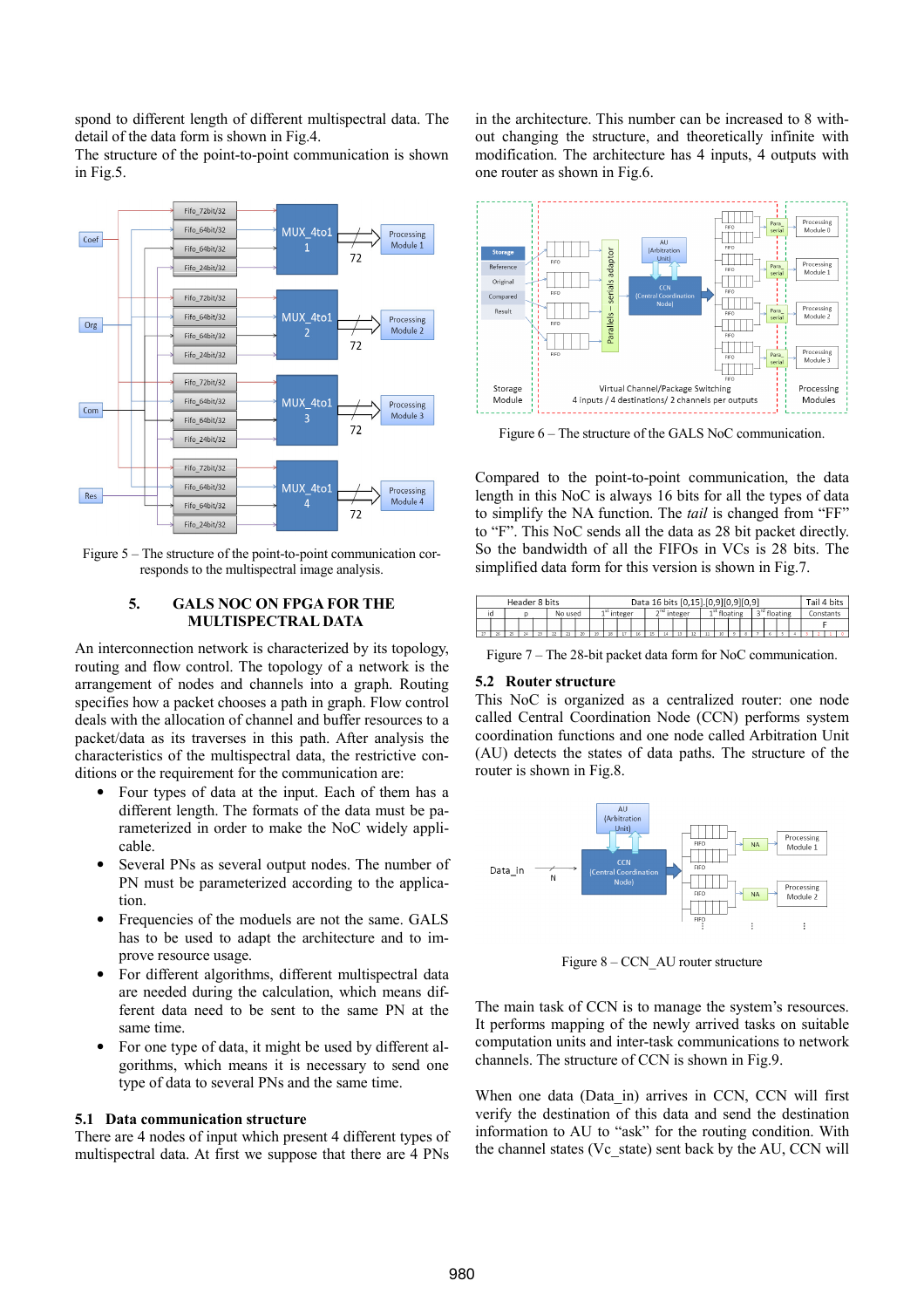choose the available channel (Rst\_etat), and send data out (Data\_out).



Figure 9 – Central Coordination Node structure

- Vc0 state/Vc1 state: Each output node (PN) has 2 VCs. These two signals present the states of the VCs Detected by Arbitration Unit (AU).
- Rst\_etat: VC control signals which choose the available links (FIFO/VC) for the data transmission.

The AU is a Round Robin Arbiter (RRA) [7] which detects the states of all the VC at the outputs. It determines on a cycle-by-cycle basis, which VC may advance. The structure of AU is shown in Fig.10.



Figure 10 – Arbitration Unit structure

When the AU receives the destination information of the flit (P\_enc), it will detect the available paths' states (Request) connected to the aimed output. This routing condition information will be send back to CCN in order to let CCN perform the mapping of the communication.

For the multispectral image algorithms, a large quantity of different kinds of data needs to be sent at the same time. If only one path was placed at each output, the buffer would be blocked due to the contention of data. To solve this problem, a Virtual Channel (VC) flow control is used.

#### 5.3 VC flow control

VC flow control is a well-known technique from the domain of multiprocessor network. A VC consists of a buffer that can hold one or more flits of a packet and associated state information. Several virtual channels may share the bandwidth of a single physical channel [8]. It allows minimization of the size of the router's buffers – a significant source of area and energy over head [9] [10], while providing flexibility and good channel utilization.

During the operation of the router a VC can be in one of the following states presents in the Table 1.

|  |  |  | Table 1. FIFO/VC states definition |
|--|--|--|------------------------------------|
|--|--|--|------------------------------------|

| FIFO states      | Vad in – rst etat(1)<br>(read the data and put in the | <i>Vad out – rst etat(0)</i><br>(write the data – send data |
|------------------|-------------------------------------------------------|-------------------------------------------------------------|
| <b>VC</b> states | FIFO) '0' active                                      | <i>outside the FIFO</i> '0' active                          |
| Idle 00          |                                                       |                                                             |
| VC is not used   | Read the data and put them in                         | Write the data and Send out                                 |
| at the moment    |                                                       |                                                             |
| <b>Busy</b> 11   |                                                       |                                                             |
| Busy VC with     | No new data in                                        | No data out                                                 |
| full FIFO        |                                                       |                                                             |
| $Empty\ 01$      | $\Omega$                                              |                                                             |
| Busy VC with     | No data in                                            | Wait for all the data out                                   |
| empty FIFO       |                                                       |                                                             |
| Ready 10         |                                                       | $\Omega$                                                    |
| Busy VC with     | Read new data to the FIFO                             | No data out                                                 |
| nonempty         |                                                       |                                                             |

After the initialization, all VCs are in the idle state. When a new packet arrives on a certain VC, the state of this VC is changed to busy. The structure of FIFO/Channel is shown in Fig.11.



Figure 11 – AU structure

The double-clock FIFO has two different clocks. One for reading and the other for writing function. It provides the possibility of construct Time Division Multiplexing (TDM) NoC.

Package switching traffic is forwarded on a per-hop basis, each packet containing routing information as well as data in order to employ for Best Effort (BE) traffic. The routing information contains 2 parts: 8-bit Id, P, Int\_l as a data package header flit and a tail flit. Three fields in header are: a) 2-bit value for id (types of data "00" for Coef, "01" for Org, "10" for Com and "11" for Res); b) 3-bit value for  $p$  (output port/PN which means the number of the output port the packet has to go, actually varies from "000" to "011" which presents 4 PNs); c) 3-bit value for integer length which separate the integer part and the floating part of the DCB code. The *tail* flit is a constant "F".

The VCs are generated by the CCN during the task mapping stage and provided to the source tile at the tile configuration stage. Each cycle the AU decides which of the ready input VCs may advance

- Conflicts at the input: at each cycle only one VC can advance from an input port.
- Conflicts at the output: at each cycle an output port can accept data from one input VC only.

For many traffic patterns, maximal throughput can only be achieved if fairness is sacrificed. To achieve this problem, more than one router can be implemented in the communication architecture.